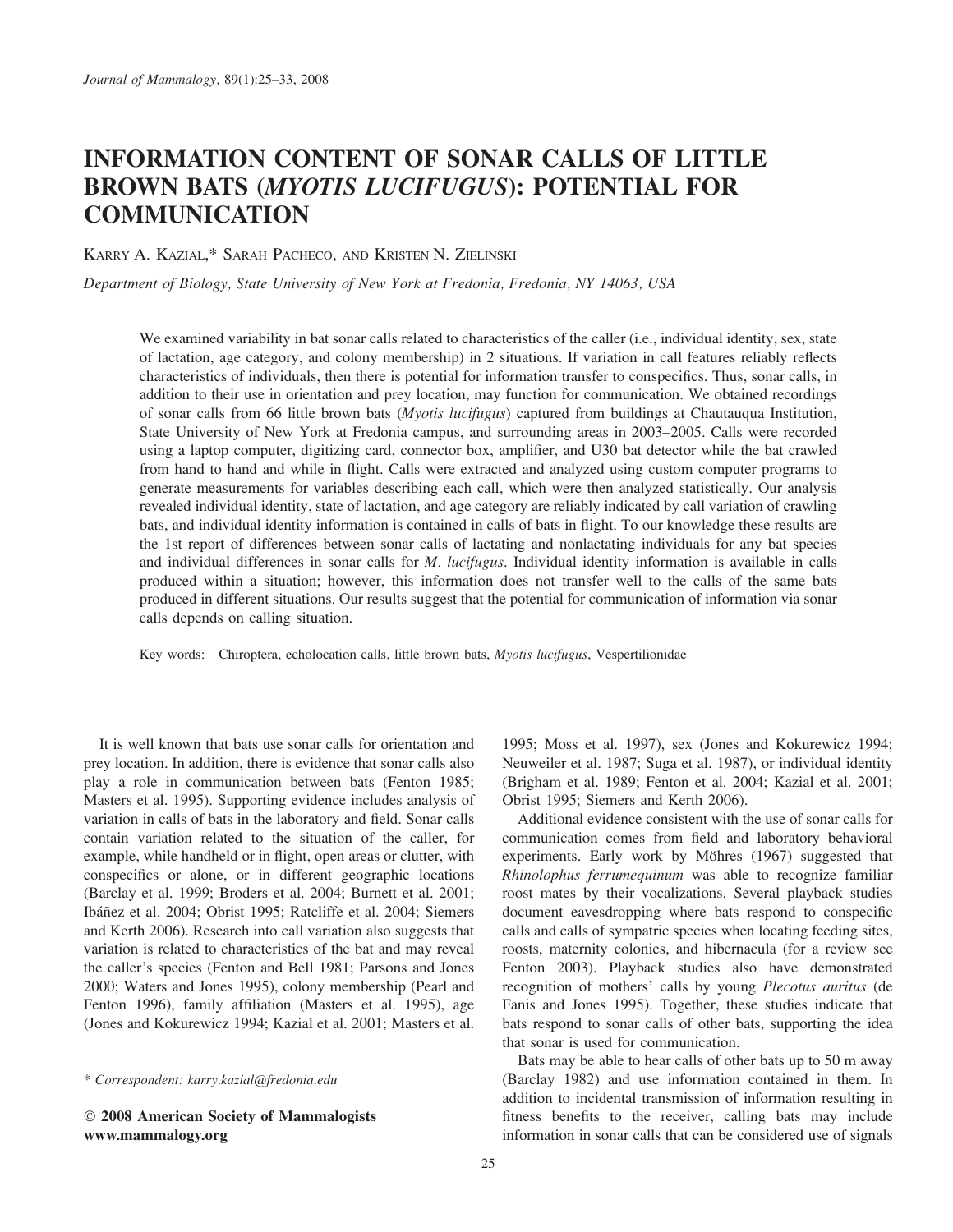for true communication (see Dusenbery 1992) with fitness benefits to the sender as well.

Our purpose was to examine variation in sonar calls in the context of individual identity, sex, state of lactation, age category, and colony membership for little brown bats (M. lucifugus) in 2 calling situations to determine whether calling situation affects the characteristics indicated by variation in sonar calls. We evaluated this quantitatively by recording the same bats in 2 calling situations with known individuals. Few studies have compared potential communicative characteristics in 2 calling situations.

We hypothesized that information would be carried in the sonar calls of bats because it could be used by conspecifics to locate potential mates (sex and age information) and roost sites (colony membership and individual identity information), and for young and juveniles to locate lactating females and mothers (state of lactation and individual identity information). We predicted there would be variation in sonar calls of crawling bats associated with caller characteristics. We hypothesized that sonar calls produced in flight would carry additional variation due to bats altering calls with stages of insect pursuit (Griffin 1958) and with changes in distance to obstacles (i.e., clutter effects—see Burnett et al. 2004), thereby decreasing the reliability of variation indicating the caller's characteristics. We predicted flight calls would have more variation, decreased signal consistency, and less association with caller characteristics. An additional current topic of interest we addressed is whether sonar call descriptor variables indicating individual identity in one calling situation would do so in another (addressed recently for Myotis bechsteinii by Siemers and Kerth [2006]).

#### MATERIALS AND METHODS

Animals.—We captured 66 bats by hand or net from attics of Chautauqua Institution residences (Chautauqua, New York), the State University of New York at Fredonia campus (Fredonia, New York), and surrounding areas during the summers of 2003–2005. Bats were treated in a humane manner, following guidelines of the American Society of Mammalogists (Gannon et al. 2007), permitted by a license to collect and possess issued by the New York State Department of Environmental Conservation and a protocol approved by the State University of New York at Fredonia Animal Care and Use Committee. Bats were housed individually in a ventilated plastic container for approximately 1 h and transported to Smith Wilkes Hall on the grounds of Chautauqua Institution for recording. For each bat we recorded mass using a spring scale (Pesola AG, Baar, Switzerland), sex, state of lactation (lactating or not), age category (adult or young of year), and colony membership (location from which the bat was obtained). Bats were classified as having lactated during the current season by a lack of fur around the nipples and determined to be young of year based on elongated, translucent finger joints versus the knobby, opaque finger joints of adults.

Recording.—We recorded calls using a U30 bat detector as an ultrasonic microphone (Ultra Sound Advice, London, United Kingdom), a custom-built amplifier, a connector box, and a digitizing card (500-kHz sampling rate maximum; National Instruments Corporation, Austin, Texas) with a laptop computer. To have the release of bats coincide with their natural emergence time bats were recorded within 1 h before dusk. Bats were recorded individually and within sight. Because recordings were made before natural emergence, inadvertent recording of other bats was avoided. To record crawling bats we allowed them to crawl from 1 hand to the other at the same height, 4 m from the microphone, and 1 m above a concrete floor. To record flying bats, bats were released from the hand within Smith Wilkes Hall, a large amphitheater with tiered seating, a stage, a roof, and open to the outside on 3 sides (floor to ceiling height is approximately 7.6 m). Typically bats would circle the ceiling area before finding their way out through the side openings.

Call analysis.—We used a program written by S. C. Burnett in MATLAB (2002; The MathWorks, Inc., Natick, Massachusetts) to extract calls from the original data files and then analyzed calls using a 2nd MATLAB program (written by S. C. Burnett and W. M. Masters, updated from Masters et al. [1991]) to obtain measurements for 30 variables describing the temporal, frequency, and shape structure of each suitable call. If calls were recorded with echo overlap due to the recording setup they were excluded from the analysis. Among the variables describing call structure were the calculated fits of 6 different mathematical functions describing the time course of the fundamental frequency (describing call shape). The best-fitting function (i.e., the function having the lowest average mean-squared error) for calls produced while bats were crawling and flying was the power-3 sweep function (equation 8 from Parsons and Jones [2000]). We retained the 4 variables used by that function and excluded the 13 variables pertaining to other functions. Curvature was included to describe call shape (modified from Boonman and Schnitzler [2005]). Curvature values ranged from  $-1$  to  $+1$ , with a negative value indicating a concave shape, 0 indicating a straight line between starting and ending frequencies (i.e., no curvature), and a positive value indicating a convex shape. We excluded maximum call amplitude because calls were recorded at different gains and source level was difficult to estimate in the field. The time of maximum frequency of the fundamental also was excluded given that it could not be calculated in a consistent manner. These exclusions reduced the variable set to 15 describing the fundamental frequency of each call (see Appendix I for descriptions of variables).

Statistical analysis.—Because recording situation affects the structure of calls, only bats recorded in Smith Wilkes Hall  $(n =$ 56) were used in subsequent analyses. Calls used in statistical analyses were obtained from a single recorded sequence while the bat was crawling or a single recorded sequence while the bat was in flight. Of the 56 bats recorded while crawling, 40 were adult and 16 were young of the year, 35 were female and 21 were male, and of the 35 females, 20 did not exhibit evidence of lactation whereas 15 did. Thirty-seven bats were recorded while flying (all except 1 of which were recorded while crawling). Of these, 29 were adult and 8 were young of the year, 26 were female and 11 were male, and of the 26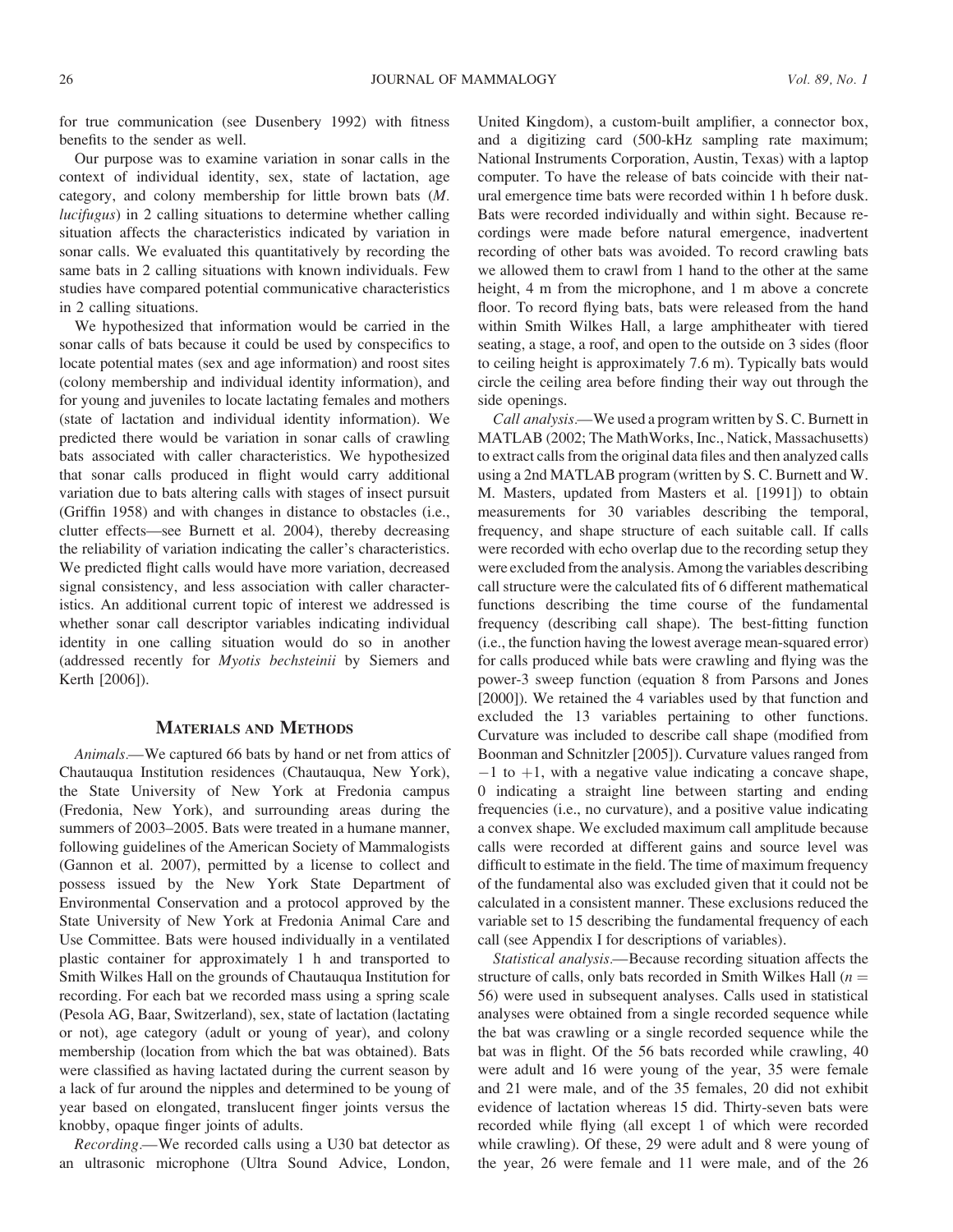females, 13 had not lactated and 13 had. For inclusion in the analysis based on colony membership, bats needed to have been caught within a known colony roost site and at least 2 bats needed to have been recorded per colony. This left us with a total of 40 bats recorded while crawling and 37 bats recorded while in flight from the same 8 colonies for analysis. For 6 of the 8 colonies we confirmed the presence of lactating females, and for 1 additional colony, the presence of young. This supports the assumption that these locations were maternity colonies. Examination of the data of Neilson and Fenton (1994) supports the assumption that  $M$ . *lucifugus* uses buildings as maternity roosts at Chautauqua, reporting that  $>90\%$  of recaptures occurred in the building where bats were originally caught. All colonies were found within the  $1.88 \text{ km}^2$  of the Chautauqua Institution.

Information on individual identity in calls requires signal consistency within individuals. Information on individual identity necessarily contains variation associated with sex, state of lactation, age category, and colony membership of the individual. These characteristics were considered separately in other analyses. We analyzed signal consistency using reliability analysis (2-way random model) for the variables describing each call (SPSS 2004; SPSS, Inc., Chicago, Illinois). We performed the analysis using 5 calls for each of the 56 bats recorded while crawling and 37 bats recorded in flight. We report both singlemeasure and average-measure intraclass correlation coefficients  $(r<sub>I</sub>)$ . A coefficient approaches 1 when the between-bat variation in calls is large relative to the within-bat variation and a coefficient has a 0 value when the within-bat variation in calls equals the between-bat variation. The coefficient can be negative when the within-bat variation in calls is greater than the betweenbat variation. Hence, the coefficient is a useful measure of the reliability of individual identity information within calls.

Single-measure intraclass correlation coefficients indicate the reliability of the value from a single call for a particular descriptive variable. Average-measure intraclass correlation coefficients reflect the reliability of the mean of values from several calls for a particular descriptive variable. Both singlemeasure and average-measure intraclass correlation coefficients are informative, because a bat may use a single call to assess the individual identity of a calling bat it hears, or more likely, may use several calls to determine individual identity.

We used discriminant function analysis (DFA) to examine the classification success of calls to individual bats. All DFAs employed 13 variables, excluding pow3f0 and pow3f1 (Table 1) because of their failure in tolerance tests (see Appendix I for descriptions of variables). We examined classification success for 18 calls assigned to individuals using cross-validation (leave-one-out method in SPSS), as well as the success achieved using the original set of 18 randomly chosen calls to generate the discriminant function, and a new set of 18 randomly chosen calls to classify. Because we also were interested in how useful calls produced in 1 situation (e.g., crawling) would be for identifying a flying bat, a 3rd and 4th DFA used calls of crawling bats to generate the discriminant function and calls of flying bats to classify and vice versa. These DFAs used 18 calls from 36 bats recorded in both the crawling and flying situations.

| <b>TABLE 1.</b> —Descriptive statistics for 36 sonar calls of 36 bats           |  |
|---------------------------------------------------------------------------------|--|
| ( <i>Myotis lucifugus</i> ) recorded while crawling and in flight at Chautauqua |  |
| Institution, Chautauqua, New York, 2003–2005. Mean, standard error              |  |
| $(SE)$ , and coefficient of variation $(CV)$ are given for 15 variables         |  |
| describing sonar calls. See Appendix I for descriptions of variables.           |  |

| Variable            | $\bar{X}$ | SE    | CV        |
|---------------------|-----------|-------|-----------|
| Temporal structure  |           |       |           |
| duration            | 2.25      | 0.02  | 39.05     |
| t50                 | 0.81      | 0.01  | 30.16     |
| Frequency structure |           |       |           |
| h1start             | 73.17     | 0.30  | 14.90     |
| h1mid               | 51.17     | 0.12  | 8.63      |
| hlend               | 38.48     | 0.09  | 8.57      |
| h1maxf              | 48.14     | 0.11  | 7.89      |
| 13 <sub>fh1</sub>   | 52.38     | 0.12  | 8.18      |
| u3fh1               | 44.32     | 0.09  | 7.48      |
| 110 <sub>fh1</sub>  | 61.09     | 0.23  | 13.39     |
| u10fh1              | 40.44     | 0.08  | 7.52      |
| pow3f0              | 73.18     | 0.30  | 14.88     |
| pow3f1              | 38.46     | 0.09  | 8.58      |
| Shape               |           |       |           |
| pow <sub>3</sub> a  | 20.22     | 1.43  | 255.40    |
| pow3c               | $-21.85$  | 1.18  | $-194.17$ |
| curvature           | 0.26      | 0.003 | 43.83     |

To avoid pseudoreplication introduced by including  $>1$  call from a single bat in our analyses involving calling situation, sex, state of lactation, age category, and colony membership, we used an average value for each variable based on 18 calls from each bat. We avoided multiple testing and correlated descriptive variables by using principal component analysis on the variable averages to obtain principal components (PCs) that were used in subsequent statistical tests (SPSS 2004). We used binary logistic regression to assess whether call variation described by PCs could predict situation, sex, state of lactation, and age category. To determine which descriptor variables were most likely to contain information about bat characteristics we used logistic regression on the descriptor variables that loaded most heavily  $(>0.7)$  on a significant PC. We used a general linear model to test whether colony membership of a bat was significantly associated with differences in PCs describing calls. We used DFA to determine classification success of calls for characteristics that were significant in previous statistical tests.

### **RESULTS**

Descriptive statistics for 36 calls from 36 bats that were recorded in both flying and crawling situations are included in Table 1. Spectrograms show within-bat variation including example calls produced by the same bat while crawling and in flight (Fig. 1).

Individual variation in sonar calls of crawling bats.—Call variables generally had a high level of repeatability indicating individual identity information within calls (Table 2). All temporal and frequency measures of calls were significantly repeatable, as were measures of call shape, except for pow3a.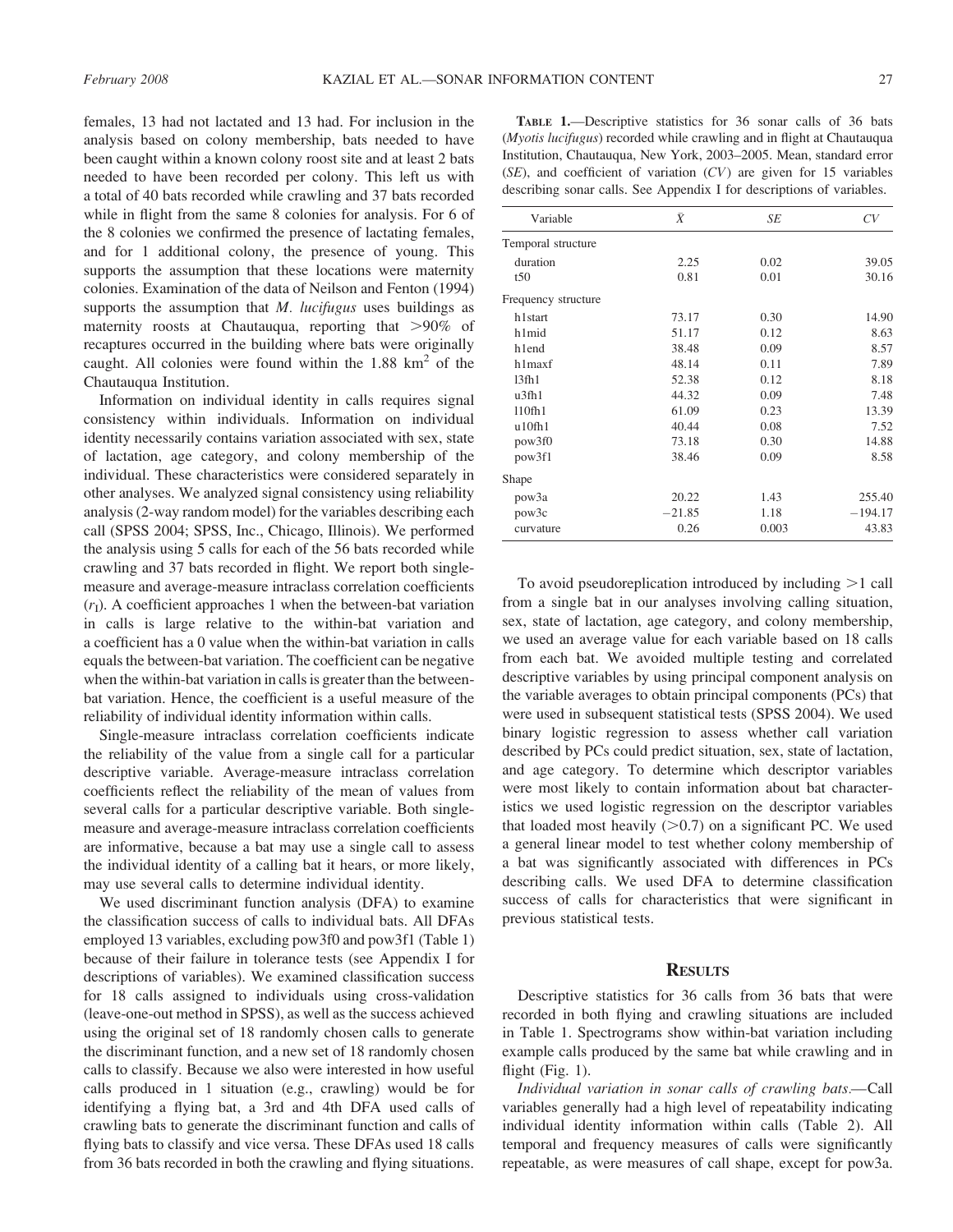

FIG. 1.—Spectrograms of example sonar calls from a young-of-theyear female Myotis lucifugus recorded at the Chautauqua Institution, Chautauqua, New York, while crawling from hand to hand (column a) and while in flight (column b). Only the fundamental frequency was considered in our analyses. Time in milliseconds is on the x axis and frequency in kHz is on the y axis.

As expected, intraclass correlation coefficients based on average measures were greater than coefficients based on single measures. There was a negative intraclass correlation coefficient for pow3a, meaning that variation within calls exceeded variation between calls of different bats. DFA correctly classified calls of crawling bats to individuals with 27.4% success, above the 2% expected by chance for 56 individuals (functions 1–13, Wilks'  $\lambda = 0.01$ ,  $df = 715$ ,  $P <$ 0.0005). Classification success of calls by crawling bats to the level of individual was 28.6% (2% expected by chance) when a 1st set of 18 calls per bat was used to derive the discriminant function and a 2nd set of 18 calls produced by the same bats was classified (functions 1–13, Wilks'  $\lambda = 0.01$ ,  $df = 715$ ,  $P < 0.0005$ ).

Individual variation in sonar calls of flying bats.—Call variables from flying bats were also significantly repeatable (Table 3) for all temporal and frequency measures of calls, and most measures of call shape, with the exception of pow3c. Again, as expected, average-measures intraclass correlation coefficients were greater than single measures. Compared to crawling bats, intraclass correlation coefficients of calls produced by flying bats were lower for all variables, except for pow3a. DFA classified calls of flying bats to individuals with 23.0% success, above the 3% expected by chance for 37 individuals (functions 1–13, Wilks'  $\lambda = 0.05$ ,  $d.f. = 468$ ,  $P <$ 0.0005). Classification success of calls by flying bats to individuals was 27.2% (3% expected by chance) when a 1st set

TABLE 2.—Repeatability of 15 variables describing sonar calls of crawling individuals (Myotis lucifugus) recorded at Chautauqua Institution, Chautauqua, New York, 2003–2005. See Appendix I for descriptions of variables. For all tests  $df = 55$ , 220.  $r<sub>I</sub> =$  intraclass correlation coefficient.

| Variable<br>Single-measures $rI$ |         | Average-measures $r_1$ | F              |  |
|----------------------------------|---------|------------------------|----------------|--|
| Temporal structure               |         |                        |                |  |
| duration                         | 0.59    | 0.88                   | $8.10**$       |  |
| t50                              | 0.61    | 0.88                   | $8.65**$       |  |
| Frequency structure              |         |                        |                |  |
| h1start                          | 0.41    | 0.78                   | 4.44**         |  |
| h1mid                            | 0.55    | 0.86                   | $6.98**$       |  |
| hlend                            | 0.59    | 0.88                   | 8.19**         |  |
| h1maxf                           | 0.44    | 0.80                   | 4.96**         |  |
| 13 <sub>fh1</sub>                | 0.34    | 0.72                   | $3.57**$       |  |
| u3fh1                            | 0.52    | 0.85                   | $6.50**$       |  |
| 110fh1                           | 0.37    | 0.75                   | 3.96**         |  |
| u10fh1                           | 0.56    | 0.86                   | $7.23**$       |  |
| pow3f0                           | 0.41    | 0.78                   | 4.44**         |  |
| pow3f1                           | 0.59    | 0.88                   | $8.25**$       |  |
| Shape                            |         |                        |                |  |
| pow <sub>3</sub> a               | $-0.01$ | $-0.04$                | $0.96^{\rm a}$ |  |
| pow3c                            | 0.20    | 0.55                   | $2.21**$       |  |
| curvature                        | 0.41    | 0.77                   | $4.42**$       |  |

 $^{a} P = 0.56$ 

\*\*  $P < 0.0005$ .

of 18 calls per bat was used to derive the discriminant function and a 2nd set of 18 calls produced by the same bats was classified (functions 1–13, Wilks'  $\lambda = 0.05$ ,  $df = 468$ ,  $P <$ 0.0005). Classifying individuals using a novel set of calls from each bat produced within the same situation demonstrated the same level of success as the cross-validation approach.

Situation and individual.—We used logistic regression to assess whether variation in calls predicted calling situation for 36 bats (recorded crawling and in flight) but there was no significant ability to predict for any PC (Wald statistic:  $W_1$  < 0.0005,  $P > 0.994$ ). This is despite the longer mean call duration (2.71 ms) given in flight (with increased distance to obstacles) compared with calls produced while crawling (1.80 ms; Fig. 1). DFA correctly classified calls of these same 36 bats to individuals with 17.8% success (3% expected by chance; functions 1–13, Wilks'  $\lambda = 0.17$ ,  $df = 455$ ,  $P < 0.0005$ ). However, this indicates the success in classifying calls to individual across situations is lower than when classifying individuals within a calling situation.

Our ability to classify calls of flying bats based on calls produced by crawling bats was no greater than chance (5.4% compared with 3% expected by chance; functions 1–13, Wilks'  $\lambda = 0.01$ ,  $d.f. = 455$ ,  $P < 0.0005$ ). Similarly, we had no greater than chance ability to classify calls of crawling bats based on calls produced by flying bats (3.1% compared with 3% expected by chance; functions 1–13, Wilks'  $\lambda = 0.05$ ,  $d.f.$  = 455,  $P < 0.0005$ ).

Principal component analysis.—We identified 3 PCs that described a total of 84.5% of the total variation in descriptor variables for crawling bats (Table 4). Frequency variables loaded most heavily on PC1, temporal variables and 2 shape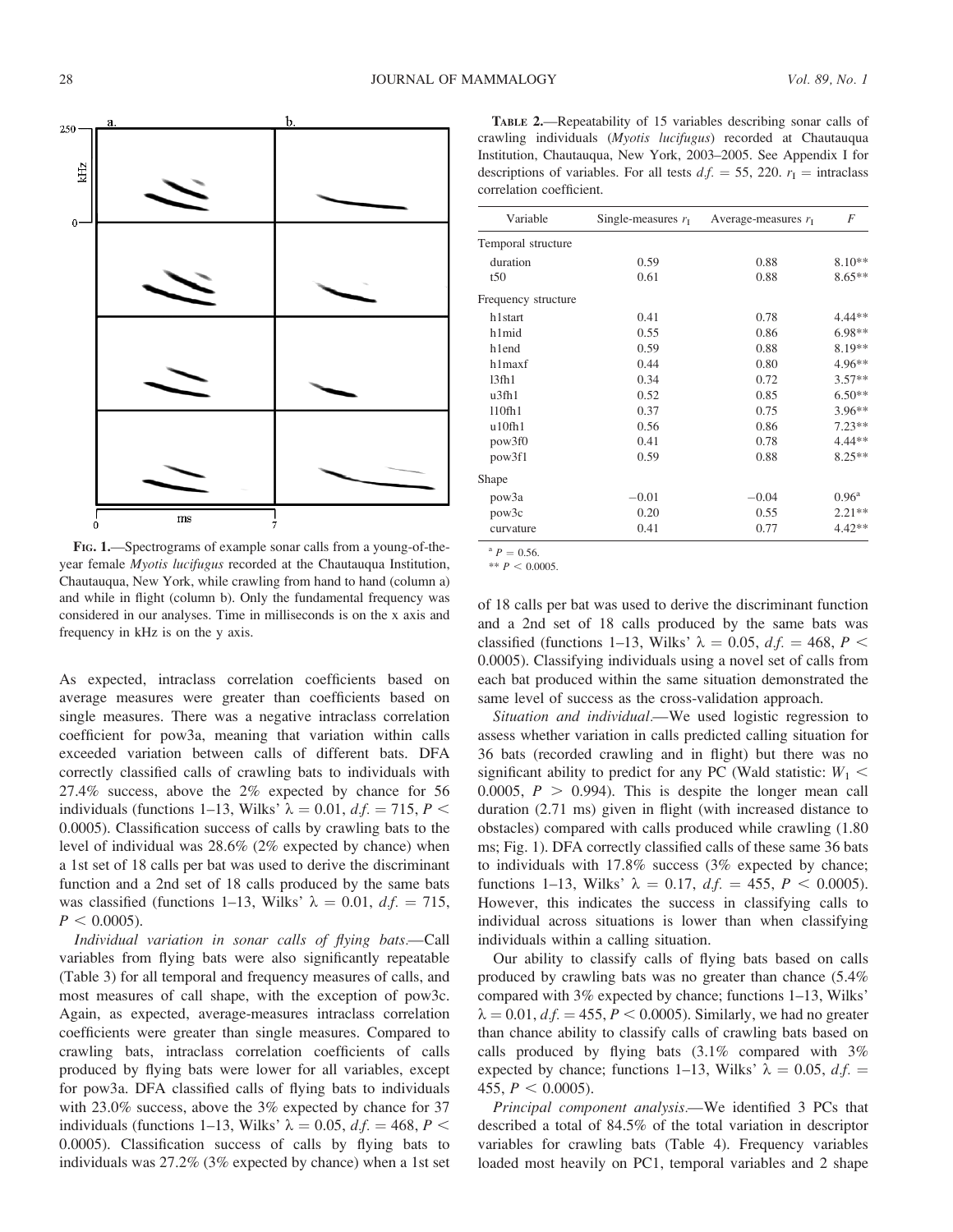TABLE 3.—Repeatability of 15 variables describing sonar calls of flying individuals (*Myotis lucifugus*) recorded at Chautauqua Institution, Chautauqua, New York, 2003–2005. See Appendix I for descriptions of variables. For all tests  $df = 36$ , 144.  $r<sub>I</sub> =$  intraclass correlation coefficient.

| Variable            | Single-measures $r_{\rm I}$ | Average-measures $r_1$ | F                 |
|---------------------|-----------------------------|------------------------|-------------------|
| Temporal structure  |                             |                        |                   |
| duration            | 0.40                        | 0.77                   | $4.26**$          |
| t50                 | 0.47                        | 0.82                   | $5.46**$          |
| Frequency structure |                             |                        |                   |
| h1 <sub>start</sub> | 0.32                        | 0.70                   | $3.34**$          |
| h1mid               | 0.50                        | 0.83                   | 5.98**            |
| hlend               | 0.45                        | 0.80                   | $5.10**$          |
| h1maxf              | 0.24                        | 0.61                   | $2.58**$          |
| 13 <sub>fh1</sub>   | 0.30                        | 0.68                   | 3.09**            |
| u3fh1               | 0.27                        | 0.65                   | $2.82**$          |
| 110fh1              | 0.28                        | 0.66                   | 2.95**            |
| u10fh1              | 0.42                        | 0.78                   | $4.59**$          |
| pow3f0              | 0.32                        | 0.70                   | $3.35**$          |
| pow3f1              | 0.44                        | 0.80                   | 4.99**            |
| Shape               |                             |                        |                   |
| pow <sub>3</sub> a  | 0.19                        | 0.53                   | $2.14*$           |
| pow3c               | 0.02                        | 0.08                   | 1.09 <sup>a</sup> |
| curvature           | 0.33                        | 0.71                   | $3.41**$          |

 $P = 0.359$ .

 $* P = 0.001; * P < 0.0005.$ 

variables loaded most heavily on PC2, and 1 shape variable (curvature) loaded most heavily on PC3.

Four PCs described a total of 87.5% of the total variance in call descriptor variables for flying bats (Table 5). Frequency variables and 1 shape variable, pow3c, loaded most heavily on PC1 and PC2. Two shape variables loaded most heavily on PC3, pow3a and curvature, and the 2 temporal variables loaded most heavily on PC4.

Sex variation.—Sex was not predicted by variation in any PC for calls of crawling bats ( $W_1$  < 3.19,  $P > 0.07$ ) or flying bats  $(W_1 < 2.60, P > 0.11)$ .

State of lactation variation.—State of lactation was predicted by variation in PC1 for calls of crawling bats with marginal significance ( $W_1 = 3.85$ ,  $df_1 = 1$ ,  $P = 0.05$ ). PC1 is loaded with call variables describing the frequency structure of calls. Logistic regression analysis with call descriptor variables loaded most heavily on PC1 showed that h1maxf ( $Score_1$  = 6.55,  $P = 0.01$ ), 13fh1 (Score<sub>1</sub> = 10.37,  $P = 0.001$ ), and 110fh1  $(Score<sub>1</sub> = 5.90, P = 0.02)$  were most important in predicting lactation. DFA performed using these 3 variables classified the calls of crawling bats to the correct state of lactation with 74.3% success (50% expected by chance for 2 groups; Wilks'  $\lambda = 0.68$ ,  $df = 3$ ,  $P = 0.007$ ). State of lactation was not predicted by variation in any PC for calls of flying bats ( $W_1$  < 1.79,  $P > 0.18$ ).

Information about lactation state also may indicate age and be associated with body mass because young-of-the-year females would not be lactating and would be lighter than adult females. Mass and age information contributes to a separation of bats by state of lactation based on a decrease in significance

TABLE 4.—Loadings and percentage variance explained by 3 principal components of call variables describing sonar calls of crawling bats (Myotis lucifugus) recorded at Chautauqua Institution, Chautauqua, New York, 2003–2005. See Appendix I for descriptions of variables. The greatest loading for each variable is indicated with italics.

| Variable            | Component |                |         |
|---------------------|-----------|----------------|---------|
|                     | 1         | $\overline{c}$ | 3       |
| Temporal structure  |           |                |         |
| duration            | $-0.17$   | 0.91           | 0.00    |
| t50                 | $-0.12$   | 0.91           | $-0.25$ |
| Frequency structure |           |                |         |
| h1start             | 0.74      | 0.58           | 0.25    |
| h1mid               | 0.93      | 0.26           | $-0.05$ |
| h <sub>1end</sub>   | 0.91      | $-0.24$        | $-0.03$ |
| h1maxf              | 0.89      | 0.14           | $-0.06$ |
| 13 <sub>fh1</sub>   | 0.93      | 0.15           | $-0.03$ |
| $u$ 3fh1            | 0.95      | $-0.03$        | $-0.11$ |
| 110fh1              | 0.79      | 0.43           | 0.17    |
| u10fh1              | 0.96      | $-0.12$        | $-0.13$ |
| pow3f0              | 0.74      | 0.57           | 0.25    |
| pow3f1              | 0.91      | $-0.24$        | $-0.03$ |
| Shape               |           |                |         |
| pow <sub>3</sub> a  | $-0.12$   | $-0.49$        | $-0.06$ |
| pow3c               | $-0.10$   | $-0.85$        | $-0.07$ |
| curvature           | $-0.14$   | $-0.01$        | 0.96    |
| % variance          | 53.39     | 23.24          | 7.82    |

of PC1 to a trend ( $P < 0.09$ ) when mass was included in the logistic regression and when a 2nd principal component analysis and logistic regression was conducted with data for adult females only.

Age variation.—Age could be predicted by variation in PC3 for calls of crawling bats ( $W_1 = 4.53$ ,  $df_1 = 1$ ,  $P = 0.03$ ). PC3 is loaded most heavily with 1 shape call descriptor variable, curvature. Logistic regression analysis confirms curvature is important in predicting age (Score<sub>1</sub> = 7.03, P = 0.01). DFA using curvature classified calls of crawling bats to age with 67.9% success (50% expected by chance for 2 groups; Wilks'  $\lambda = 0.88$ , d.f. = 1, P = 0.007). Age could not be predicted by variation in any PC for calls of flying bats ( $W_1$  < 1.98,  $P > 0.16$ .

Colony variation.—A 1-way multivariate analysis of variance found no significant differences among roosts on the 3 PCs describing calls of crawling bats (Wilks'  $\lambda = 0.66, F =$ 0.66,  $df = 21$ , 86.69,  $P = 0.86$ ) or of bats in flight (Wilks'  $\lambda =$ 0.35,  $F = 1.11$ ,  $df = 28$ , 91.56,  $P = 0.35$ ). We conducted additional tests using only the calls of females produced while crawling (7 colonies,  $n = 26$ ) and in flight (7 colonies,  $n = 24$ ). We also conducted tests including only colonies (3 colonies) where we had 5 or 6 females recorded. Again, in none of these tests was there evidence of colony-specific variation.

#### **DISCUSSION**

We found a high level of repeatability in individual identity information extracted from the sonar calls of crawling and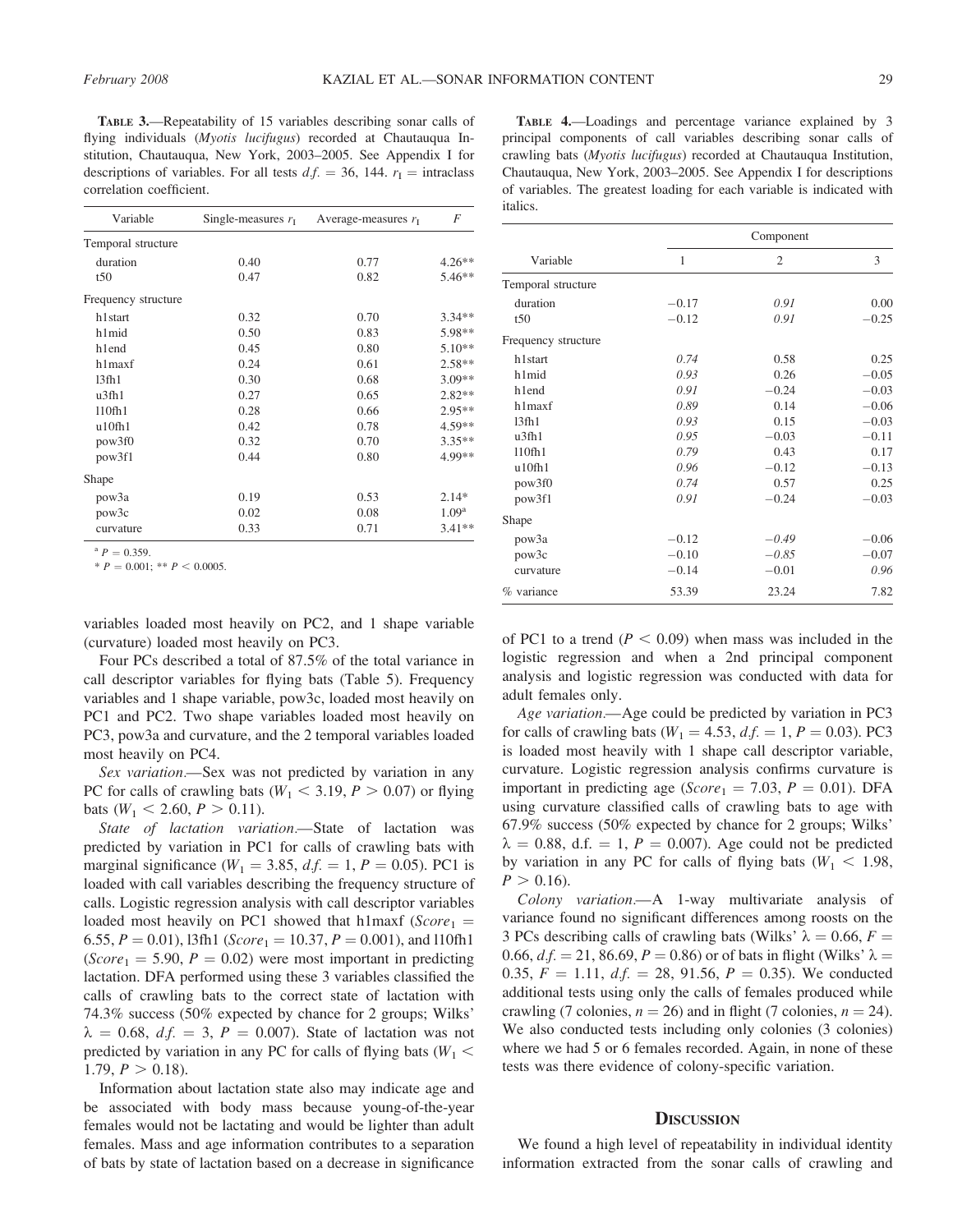TABLE 5.—Loadings and percentage variance explained by 4 principal components of call variables describing sonar calls of flying bats (Myotis lucifugus) recorded at Chautauqua Institution, Chautauqua, New York, 2003–2005. See Appendix I for descriptions of variables. The greatest loading for each variable is indicated with italics.

|                     |         |                | Component     |         |
|---------------------|---------|----------------|---------------|---------|
| Variable            | 1       | $\overline{2}$ | $\mathcal{E}$ | 4       |
| Temporal structure  |         |                |               |         |
| duration            | $-0.14$ | 0.12           | 0.43          | 0.85    |
| t50                 | $-0.10$ | 0.04           | 0.02          | 0.97    |
| Frequency structure |         |                |               |         |
| h1 <sub>start</sub> | 0.26    | 0.90           | 0.30          | 0.06    |
| h1mid               | 0.58    | 0.76           | $-0.05$       | $-0.08$ |
| h1end               | 0.88    | 0.30           | 0.18          | $-0.07$ |
| h1maxf              | 0.70    | 0.57           | $-0.18$       | $-0.16$ |
| 13 <sub>fh1</sub>   | 0.61    | 0.57           | $-0.09$       | 0.12    |
| $u$ 3fh $1$         | 0.80    | 0.46           | $-0.20$       | $-0.22$ |
| 110fh1              | 0.43    | 0.76           | 0.18          | 0.19    |
| u10fh1              | 0.86    | 0.40           | 0.06          | $-0.14$ |
| pow3f0              | 0.26    | 0.90           | 0.29          | 0.06    |
| pow3f1              | 0.88    | 0.30           | 0.18          | $-0.08$ |
| Shape               |         |                |               |         |
| pow3a               | $-0.23$ | $-0.12$        | $-0.85$       | $-0.13$ |
| pow3c               | $-0.60$ | 0.02           | $-0.34$       | $-0.41$ |
| curvature           | $-0.10$ | 0.20           | 0.88          | 0.18    |
| % variance          | 52.07   | 20.44          | 7.59          | 7.37    |

flying bats, in support of our hypothesis. The repeatability increased when using average-measures intraclass correlation coefficients, which is likely akin to a bat using several calls it hears to make a determination of individual identity. DFA performed well when classifying calls to individual within each situation, and less well when calls produced in both situations were included in the data set. Classifying individuals using a novel set of calls from each bat produced within the same situation had a similar level of success as the cross-validation approach. In contrast, DFA resulted in no better than chance classification success in classifying calls produced in one situation based on calls produced by the same bats in the other. Although this suggests the possibility of situation-level variation in the calls, surprisingly, we did not find that variation in calls could predict calling situation.

State of lactation and age were reliably indicated by variation in calls of crawling bats. There was an indication that sex information may be present (although not statistically significant). None of these characteristics were evident in the calls of flying bats. This is consistent with our hypothesis that sonar calls produced in flight carry additional variation due to the bat altering calls during insect pursuit (Griffin 1958) and with changing distance to obstacles (i.e., clutter effects—Burnett et al. 2004). This additional variation decreases the reliability of variation indicative of the characteristics of the caller. Our result is important because it suggests there is a decrease in the potential transmission of information via sonar calls produced during flight compared with calls produced while crawling (e.g., in roosts). We found no evidence supporting the

hypothesis that colony membership information occurs in calls produced by bats either crawling or in flight.

Call variation for M. lucifugus has been reported in the context of species differences (Broders et al. 2004; Fenton and Bell 1981; Mukhida et al. 2004), clutter differences (Broders et al. 2004; Mukhida et al. 2004), habitat differences (Wund 2005), age differences (Buchler 1980; Gould 1971; Moss et al. 1997; Pearl and Fenton 1996), and colony differences (Pearl and Fenton 1996). To our knowledge, we are the 1st to report individual differences in calls of M. lucifugus and the 1st to find differences as a function of the state of lactation for any bat species. Our finding that calls convey information about age supports previous studies of M. lucifugus.

Sex differences in calls have been reported for other species. We found a nonsignificant trend for this information in calls of crawling bats. Sex differences in calls would allow sex recognition, which could be important for locating potential mates. Thomas et al. (1979) reported that male M. lucifugus emit sonarlike calls from crevices to which females were attracted. Information about age contained in the calls of crawling bats (which we found) also would contribute to location of potential mates because young-of-the-year males are sexually immature whereas young-of-the-year females may be sexually mature (Thomas et al. 1979).

Our results suggest that information about the state of lactation (coded in frequency variation) occurs in the calls of crawling females and is most evident when combined with information about age (i.e., evaluating all females, adults, and young of the year) and associated body mass. This describes a behaviorally relevant situation in maternity colonies where adult and juvenile females coexist, producing sonar calls while crawling about the roost. Information about the state of lactation could be used by young to locate lactating females, their mothers or others, to nurse. There is evidence that young attempt to suckle from females other than their mother (Thomson et al. 1985). Individual identity information in calls also would contribute to maternal recognition in maternity roosts.

We found that information about age is contained by the curvature variation in calls of crawling bats. The difference in curvature of the frequency sweep may reflect changes in the vocal tract of developing young. Information about age in calls may contribute to mother–offspring recognition and mate recognition (young-of-the-year males do not mate). It also may help newly volant young to follow experienced colony members to feeding and roosting sites (Wilkinson 1992), although examination of our data indicates that information about age occurs only in calls produced by crawling bats.

Information about colony membership, in addition to information about individual identity, contained in the calls of conspecifics could be useful for locating roosts and hibernacula. We found no evidence supporting colony variation in calls recorded at the same location. Pearl and Fenton (1996) described colony differences in sonar calls of M. lucifugus at Chautauqua Institution using different colonies than we studied; however, they pointed out that the set of calls providing the most evidence in support of colony differences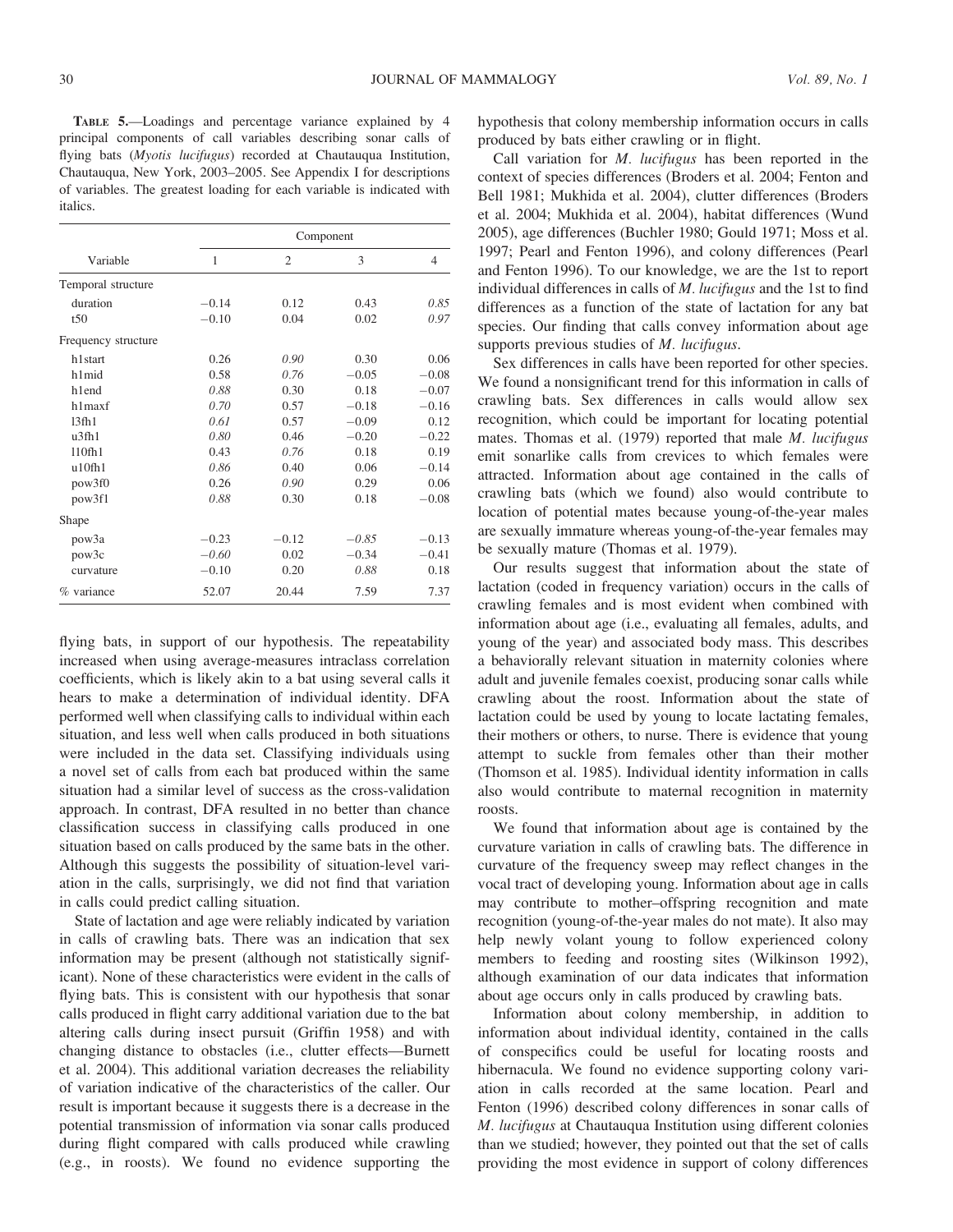was unable to be separated from calling situation (i.e., location). Pearl and Fenton (1996) reported colony differences in the calls of females recorded in the same situation for 1 call variable, bandwidth.

Our reliability analysis indicates there is consistency within individuals and discrimination between individuals for calls produced within the same situation. Although classification success was better than chance levels, our analysis suggests a bat would be correct in identification 23–27% of the time within situation, and correct 18% of the time across situations. Whether this level of success would be beneficial to bats is unknown. However, additional information would be available to a bat including the use of multiple calls (which we addressed with reliability analysis) and harmonics over short distances such as in a roost (we did not include harmonics in our analysis). Individual differences would allow calls to function in communication, jamming avoidance, or both. Communication of identity information among conspecifics could enable cooperation among colony members, following others to colony, roost, and feeding locations, and in mother–offspring recognition. It also has been suggested that individual differences in sonar calls allow bats to recognize their own echoes among the calls and echoes of conspecifics (i.e., jamming avoidance—see Masters et al. 1991, 1995).

Only 2 studies (laboratory-based [Burnett et al. 2001] and field-based [Siemers and Kerth 2006]) have compared individual variation within and across calling situations by including recordings from the same individuals. Collection of our data allowed us to assess whether individual variation exists within (supported) and or between (supported, but less reliably) situations and whether the same call variables indicate individual variation in the 2 situations (not supported). Burnett et al. (2001) examined calls by the same Eptesicus fuscus in 3 situations (i.e., handheld, perched on a platform, or flying in an anechoic chamber). Consistent with our results, they found discrimination of calls by recording situation was unsuccessful but that correct classification of calls to individual within recording situation was higher than across situations. This is consistent with variability due to situation obscuring individual variability. Siemers and Kerth (2006) recorded M. bechsteinii returning to 2 maternity colonies after foraging bouts and showed situation variability in call structure (in contrast to our results, albeit different situations) but weak evidence for information about individual identity.

We argue that information about individual identity available in a given situation is different from information about individual identity available in another situation (i.e., coded by different aspects of the calls). Results of Siemers and Kerth (2006) support this, because they were unable to identify a single variable that conveyed caller identity in different situations. We achieved similar success in classifying individuals using a novel set of calls recorded in the same situation (opposite to Siemers and Kerth [2006]). Bats may use multiple calls and calls produced as part of different call sequences that they hear produced by the same individuals to allow them to recognize other bats. This scenario is logical and should be beneficial because we found average intraclass correlation coefficients to be greater than single measures. In addition, in cases where bats could determine the calling situation, they could then separate situation from individual-specific variation. This scenario also seems plausible given that situation-specific variation in M. bechsteinii (Siemers and Kerth 2006) occurred in temporal variables describing call structure, such as call duration, whereas frequency variables were relatively unchanged.

It is not necessary for a connection to exist between the variation in sonar calls and the ability of bats to perceive and respond to this variation (i.e., the behavioral relevance of variation). However, determination of the existence of variation tied to communicative characteristics of the call leads to the potential for communication. Although Pearl and Fenton (1996) found evidence for colony differences in calls of M. lucifugus, Pearl (1994) was unable to evoke a differential response of subject bats to calls of bats from the same and different colonies in playbacks. Even though Kazial et al. (2001) were unable to identify sonar call descriptor variables that indicate sex in  $E$ . fuscus, playbacks showed that females discriminated between the calls of male and female conspecifics (Kazial and Masters 2004). The obvious next step is to examine behavioral responses of bats to call variation.

The potential for communication by bats is in need of additional exploration. Questions remain about the extent to which sonar calls are involved in communication in comparison with the role of social calls and other signaling modalities. Harmonics should be assessed for a role in communication because they could be perceived by bats crawling in roosts. The question of the transferability of information coded in sonar call features to more than 1 calling situation remains unanswered. In addition to an examination of the variation and potential for information carried in sonar calls, testing bats perceptive ability within social contexts for using this information is needed.

#### **ACKNOWLEDGMENTS**

We thank State University of New York at Fredonia graduate and undergraduate student research assistants including K. O'Connor, C. Patricio, J. Townsend, S. Graham, E. Peters, and M. LaBarr, and also high school student and Chautauqua Institution resident, L. Schrader. The sonar call extraction and analysis programs were provided by S. Burnett and M. Masters. We thank B. Brown for comments on an earlier version of the manuscript. Grants and other support for this research include the Chautauqua Bird Tree and Garden Club, Kent Place School, Holmberg Foundation, Constantine Barker Fund, McNair Scholars Program, Dean's Summer Fellowship, and Department of Biology at State University of New York at Fredonia.

#### LITERATURE CITED

- BARCLAY, R. M. R. 1982. Interindividual use of echolocation calls: eavesdropping by bats. Behavioral Ecology and Sociobiology 10:271–275.
- BARCLAY, R. M. R., J. H. FULLARD, AND D. S. JACOBS. 1999. Variation in the echolocation calls of the hoary bat (Lasiurus cinereus): influence of body size, habitat structure, and geographic location. Canadian Journal of Zoology 77:530–534.
- BOONMAN, A., AND H.-U. SCHNITZLER. 2005. Frequency modulation patterns in the echolocation signals of two vespertilionid bats.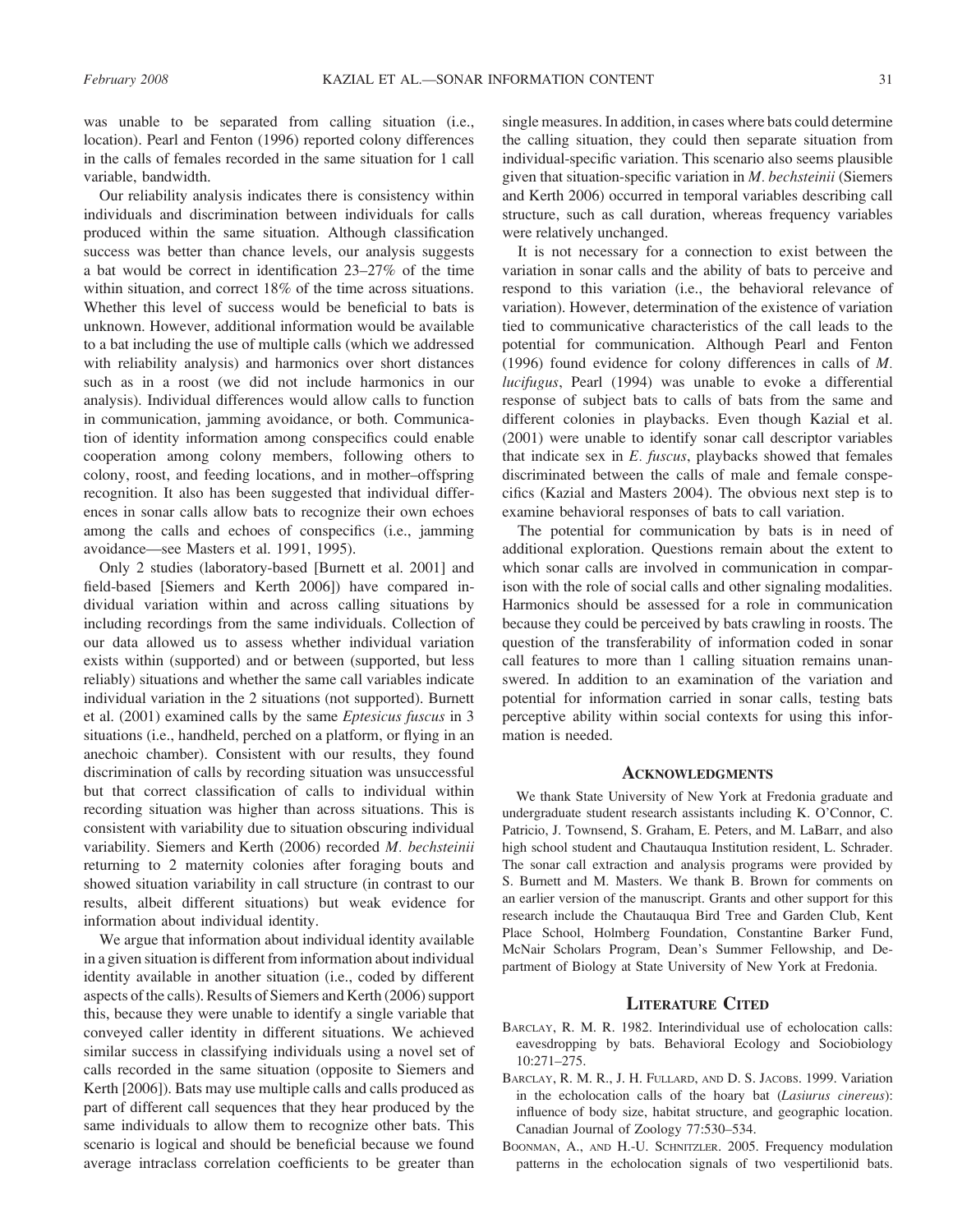Journal of Comparative Physiology, A. Neuroethology, Sensory, Neural, and Behavioral Physiology 191:13–21.

- BRIGHAM, R. M., J. E. CEBEK, AND M. B. C. HICKEY. 1989. Intraspecific variation in the echolocation calls of two species of insectivorous bats. Journal of Mammalogy 70:426–428.
- BRODERS, H. G., C. S. FINDLAY, AND L. ZHENG. 2004. Effects of clutter on echolocation call structure of Myotis septentrionalis and M. lucifugus. Journal of Mammalogy 85:273–281.
- BUCHLER, E. R. 1980. The development of flight, foraging, and echolocation in the little brown bat (Myotis lucifugus). Behavioral Ecology and Sociobiology 6:211–218.
- BURNETT, S. C., M. B. FENTON, K. A. KAZIAL, W. M. MASTERS, AND G. F. MCCRACKEN. 2004. Variation in echolocation: notes from a workshop. Bat Research News 45:187–197.
- BURNETT, S. C., K. A. KAZIAL, AND W. M. MASTERS. 2001. Discriminating individual big brown bat (Eptesicus fuscus) sonar vocalizations in different recording situations. Bioacoustics 11: 189–210.
- DE FANIS, E., AND G. JONES. 1995. Post-natal growth, mother–infant interactions and development of vocalizations in the vespertilionid bat Plecotus auritus. Journal of Zoology (London) 235:85–97.
- DUSENBERY, D. B. 1992. Sensory ecology: how organisms acquire and respond to information. W. H. Freeman and Company, New York.
- FENTON, M. B. 1985. Communication in the Chiroptera. Indiana University Press, Bloomington.
- FENTON, M. B. 2003. Eavesdropping on the echolocation and social calls of bats. Mammal Review 33:193–204.
- FENTON, M. B., AND G. P. BELL. 1981. Recognition of species of insectivorous bats by their echolocation calls. Journal of Mammalogy 62:233–243.
- FENTON, M. B., D. S. JACOBS, E. J. RICHARDSON, P. J. TAYLOR, AND W. WHITE. 2004. Individual signatures in the frequency-modulated sweep calls of large African large-eared free-tailed bats (Otomops martiensseni; Chiroptera: Molossidae). Journal of Zoology (London) 262:11–19.
- GANNON, W. L., R. S. SIKES, AND THE ANIMAL CARE AND USE COMMITTEE OF THE AMERICAN SOCIETY OF MAMMALOGISTS. 2007. Guidelines of the American Society of Mammalogists for the use of wild animals in research. Journal of Mammalogy 88:809–823.
- GOULD, E. 1971. Studies of maternal–infant communication and development of vocalizations in the bats Myotis and Eptesicus. Communications in Behavioral Biology 5:263–313.
- GRIFFIN, D. R. 1958. Listening in the dark. Yale University Press, New Haven, Connecticut.
- IBÁÑEZ, C., J. JUSTE, R. LÓPEZ-WILCHIS, AND A. NÚÑEZ-GARDUÑO. 2004. Habitat variation and jamming avoidance in echolocation calls of the sac-winged bat (Balantiopteryx plicata). Journal of Mammalogy 85:38–42.
- JONES, G., AND T. KOKUREWICZ. 1994. Sex and age variation in echolocation calls and flight morphology of Daubenton's bats Myotis daubentonii. Mammalia 58:41–50.
- KAZIAL, K. A., S. C. BURNETT, AND W. M. MASTERS. 2001. Individual and group variation in echolocation calls of big brown bats, Eptesicus fuscus (Chiroptera: Vespertilionidae). Journal of Mammalogy 82:339–351.
- KAZIAL, K. A., AND W. M. MASTERS. 2004. Female big brown bats (Eptesicus fuscus) recognize sex from a caller's echolocation signals. Animal Behaviour 67:855–863.
- MASTERS, W. M., S. C. JACOBS, AND J. A. SIMMONS. 1991. The structure of echolocation sounds used by the big brown bat, Eptesicus fuscus: some consequences for echo processing. Journal of the Acoustical Society of America 89:1402–1413.
- MASTERS, W. M., K. A. S. RAVER, AND K. A. KAZIAL. 1995. Sonar signals of big brown bats, Eptesicus fuscus, contain information about individual identity, age and family affiliation. Animal Behaviour 50:1243–1260.
- MÖHRES, F. P. 1967. Communicative characters of sonar signals in bats. Pp. 939–945 in Animal sonar systems: biology and bionics (R. G. Busnel, ed.). Centre National de Recherches Zootechniques de Institut National de la Recherche Agronomique, Jouy-en-Josas, France 2:719–1233.
- MOSS, C. F., D. REDISH, C. GOUNDEN, AND T. H. KUNZ. 1997. Ontogeny of vocal signals in the little brown bat, Myotis lucifugus. Animal Behaviour 54:131–141.
- MUKHIDA, M., J. ORPRECIO, AND M. B. FENTON. 2004. Echolocation calls of Myotis lucifugus and M. leibii (Vespertilionidae) flying inside a room and outside. Acta Chiropterologica 6:91–97.
- NEILSON, A. L., AND M. B. FENTON. 1994. Responses of little brown myotis to exclusion and to bat houses. Wildlife Society Bulletin 22:8–14.
- NEUWEILER, G., W. METZNER, U. HEILMANN, R. RUBSAMEN, M. ECKRICH, AND H. H. COSTA. 1987. Foraging behavior and echolocation in the rufous horseshoe bat (Rhinolophus rouxi) of Sri Lanka. Behavioral Ecology and Sociobiology 20:53–67.
- OBRIST, M. 1995. Flexible bat echolocation: the influence of individual, habitat and conspecifics on sonar signal design. Behavioral Ecology and Sociobiology 36:207–219.
- PARSONS, S., AND G. JONES. 2000. Acoustic identification of twelve species of echolocating bat by discriminant function analysis and artificial neural networks. Journal of Experimental Biology 203:2641–2656.
- PEARL, D. L. 1994. The role of echolocation calls in group recognition for maternity colonies of Myotis lucifugus. M.S. thesis, York University, North York, Ontario, Canada.
- PEARL, D. L., AND M. B. FENTON. 1996. Can echolocation calls provide information about group identity in the little brown bat (Myotis lucifugus)? Canadian Journal of Zoology 74:2184–2192.
- RATCLIFFE, J. M., ET AL. 2004. Conspecifics influence call design in the Brazilian free-tailed bat, Tadarida brasiliensis. Canadian Journal of Zoology 82:966–971.
- SIEMERS, B. M., AND G. KERTH. 2006. Do echolocation calls of wild colony-living Bechstein's bats (Myotis bechsteinii) provide individualspecific signatures? Behavioral Ecology and Sociobiology 59: 443–454.
- SUGA, N., H. NIWA, I. TANIGUCHI, AND D. MARGOLIASH. 1987. The personalized auditory cortex of the mustached bat: adaptation for echolocation. Journal of Neurophysiology 58:643–654.
- THOMAS, D. W., M. B. FENTON, AND R. M. R. BARCLAY. 1979. Social behavior of the little brown bat, Myotis lucifugus. I. Mating behavior. Behavioral Ecology and Sociobiology 6:129–136.
- THOMSON, C. E., M. B. FENTON, AND R. M. R. BARCLAY. 1985. The role of infant isolation calls in mother–infant reunions in the little brown bat, Myotis lucifugus (Chiroptera: Vespertilionidae). Canadian Journal of Zoology 63:1982–1988.
- WATERS, D. A., AND G. JONES. 1995. Echolocation call structure and intensity in five species of insectivorous bats. Journal of Experimental Biology 198:475–489.
- WILKINSON, G. S. 1992. Information transfer at evening bat colonies. Animal Behaviour 44:501–518.
- WUND, M. A. 2005. Learning and the development of habitat-specific bat echolocation. Animal Behaviour 70:441–450.

Submitted 6 November 2006. Accepted 16 April 2007.

Associate Editor was R. Mark Brigham.